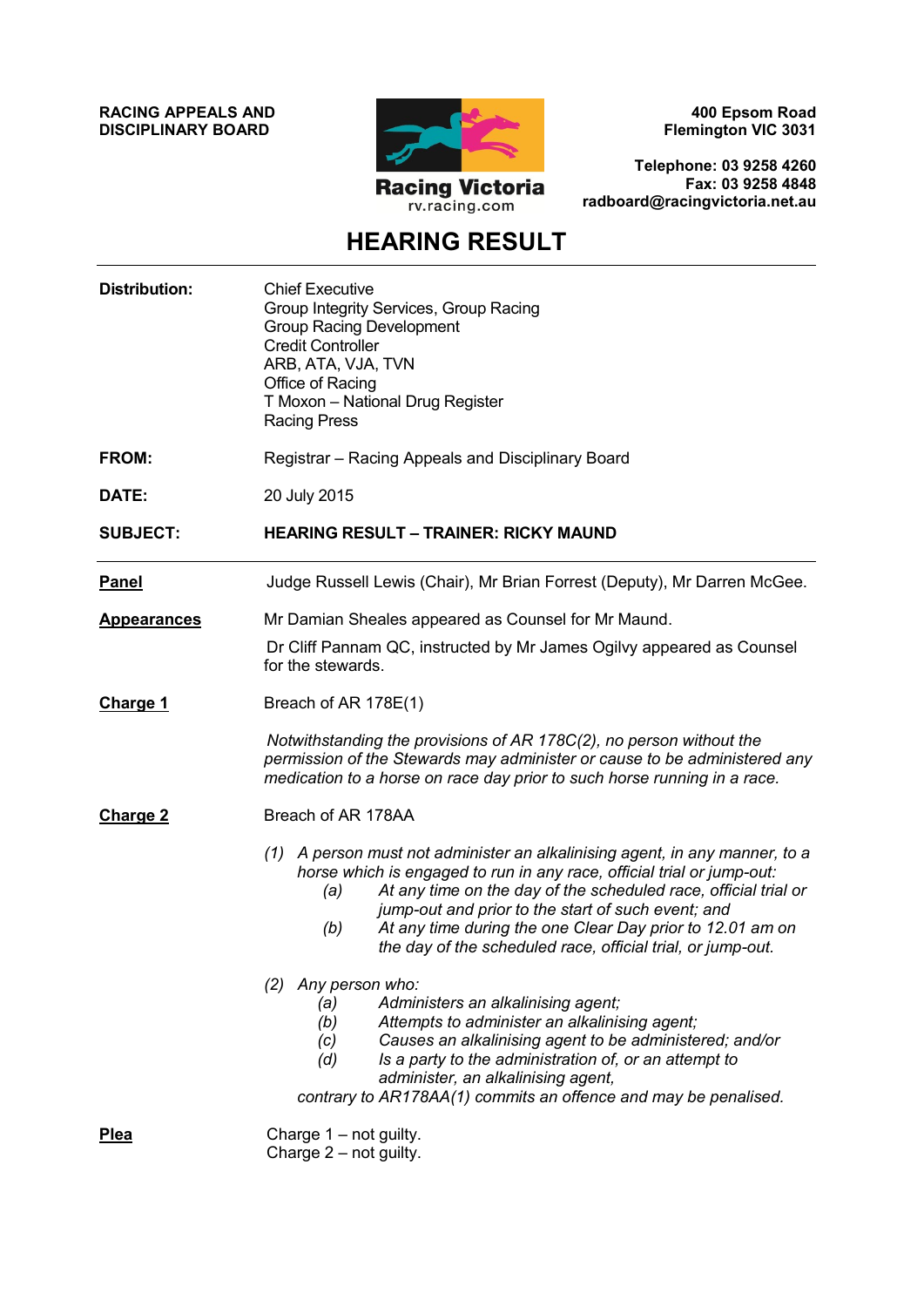**Decision Charge 1** – the Board finds the charge proved.

Pursuant to AR 196(5) Mr Maund is disqualified for a period of 6 months. The period of disqualification will commence at midnight on Monday, 27 July 2015.

Pursuant to AR 196(6)(b) Mr Maund must not start a horse in any race from the date of the Board's decision, 20 July 2015, until the expiration of the period of disqualification.

**Charge 2** – the Board finds the charge proved with no penalty imposed.

**Georgie Gavin Registrar - Racing Appeals and Disciplinary Board**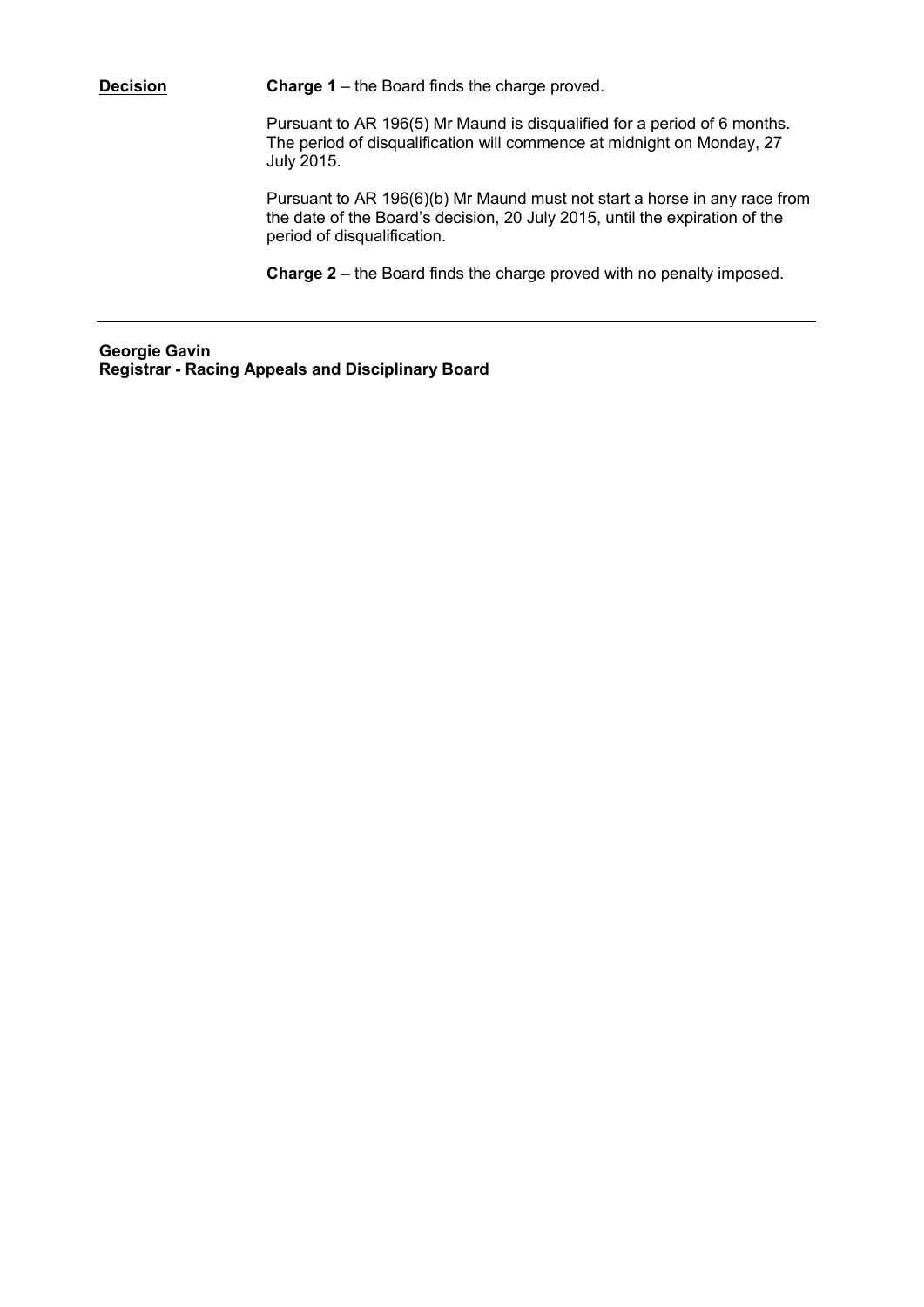#### **Victoria 20 July 2015**

## **RACING APPEALS AND DISCIPLINARY BOARD (Original Jurisdiction)**

### *RVL Stewards v Ricky Maund Reasons for Decision*

| Judge R Lewis | Chair  |
|---------------|--------|
| Mr B Forrest  | Deputy |
| Mr D McGee    | Member |

Licensed trainer Mr Ricky Maund has pleaded not guilty to one charge laid under AR 178E(1) and to one charge laid under AR 178AA.

The first charge is in the following terms:

*Notwithstanding the provisions of AR 178C(2), no person without the permission of the Stewards may administer or cause to be administered any medication to a horse on race day prior to such horse running in a race.*

The second charge, insofar as it is relevant, is in the following terms:

- *(1) A person must not administer an alkalinising agent, in any manner, to a horse which is engaged to run in any race, official trial or jump-out:* 
	- *(a) at any time on the day of the scheduled race, official trial or jump out and prior to the start of such event; and*
	- *(b) at any time during the one Clear Day prior to 12. 01 am on the day of the scheduled race, official trial, or jump out.*
- *(2) Any person who:* 
	- *(a) administers an alkalinising agent;*
	- *(b) attempts to administer an alkalinising agent;*
	- *(c) causes an alkalinising agent to be administered; and/or*
	- *(d) is a party to the administration of, or an attempt to administer, an alkalinising agent,*

*contrary to AR 178AA(1) commits an offence and may be penalised.* 

In this case Dr C Pannam, one of Her Majesty's Counsel, appears on behalf of the stewards and Mr D Sheales of Counsel appears on behalf of Ricky Maund.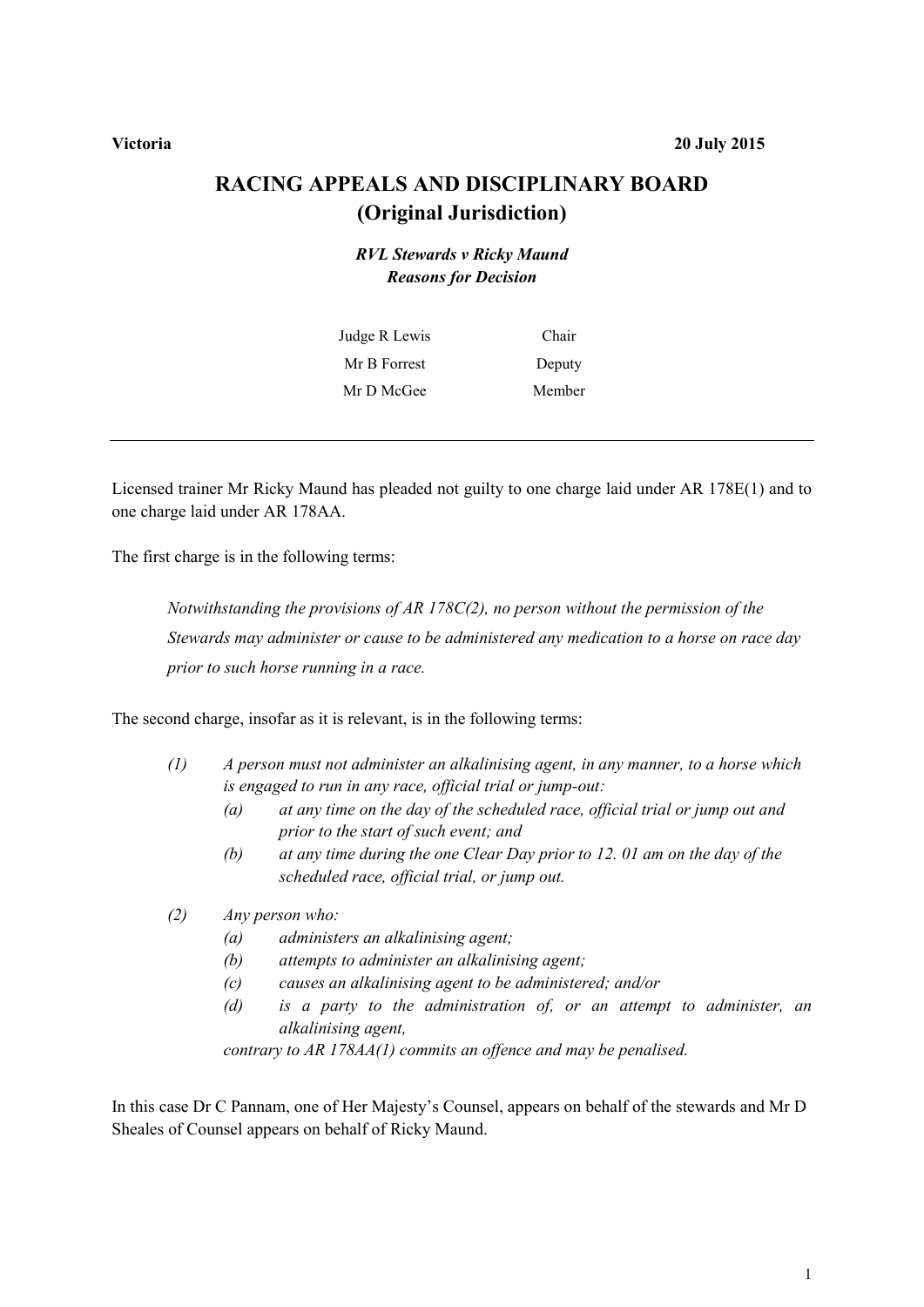The onus of proving each charge is borne by the stewards. The charges are serious and if proved have serious consequences.

Accordingly the standard of proof is the *Briginshaw*<sup>1</sup> standard.

In relation to that standard the Board adopts, what His Honour Mr Justice Osborne said in the Court of Appeal in the case of *Karakatsanis v Racing Victoria Ltd<sup>2</sup>* where he approved of what was said in the case of *Greyhound Racing Authority v Bragg<sup>3</sup>* as to the applicability of the *Briginshaw* concepts to the functions of a Tribunal such as the RAD Board.

#### **The Stewards' Case**

The stewards allege that on race morning either Ricky Maund or Luke Bryers, acting on Maund's instructions, orally administered an alkalinising agent to the horse *Uncle Keithy.*

### **The Defence Case**

Maund denies that there was any race morning medication given to *Uncle Keithy*.

### **Evidence**

On race morning, Saturday 18 April 2015, stewards Scarlett and Melville attended Maund's stables.

Uncle *Keithy,* a grey horse, was wearing a head collar and was in his box. Melville noticed the residue of a white substance around the horse's lips and also on his nose.

This evidence was not challenged.

On arrival, Melville observed track rider and casual employee of Maund's, Bryers, emerging from a box which housed the horse *Kunzite.* He was carrying a plastic food container which had in it an amount of what has been described as a white slurry. He also had with him a 60ml syringe which had a white substance in it. Maund has admitted that the white slurry was in fact a mixture containing potassium chloride and bicarbonate (an alkalinising agent.)

Bryers then placed the container and syringe in a bin on top of some empty feed bags where there was another used syringe which the stewards said was moist, consistent with recent use.

Melville being well aware of the prohibition regarding race day administration of medication, said to Bryers "I hope that's not one of your runners today." According to Melville, Bryers responded "yes it is." Bryers volunteered that the substance was glucose. Melville asked him "how do you know it's glucose?" Bryers replied "It's just fucking glucose."

By this time Ms Jay Siggs, a registered stablehand, who had arrived at the stables about the same time as the stewards said that horse is not running today. A scan of the horse confirmed it was the horse *Kunzite*, a non runner that day.

 1 see *Briginshaw v Briginshaw* (1938) CLR 336 at 362.

<sup>&</sup>lt;sup>2</sup> [2013] VSCA 305.

<sup>&</sup>lt;sup>3</sup> [2003] NSWCA 388.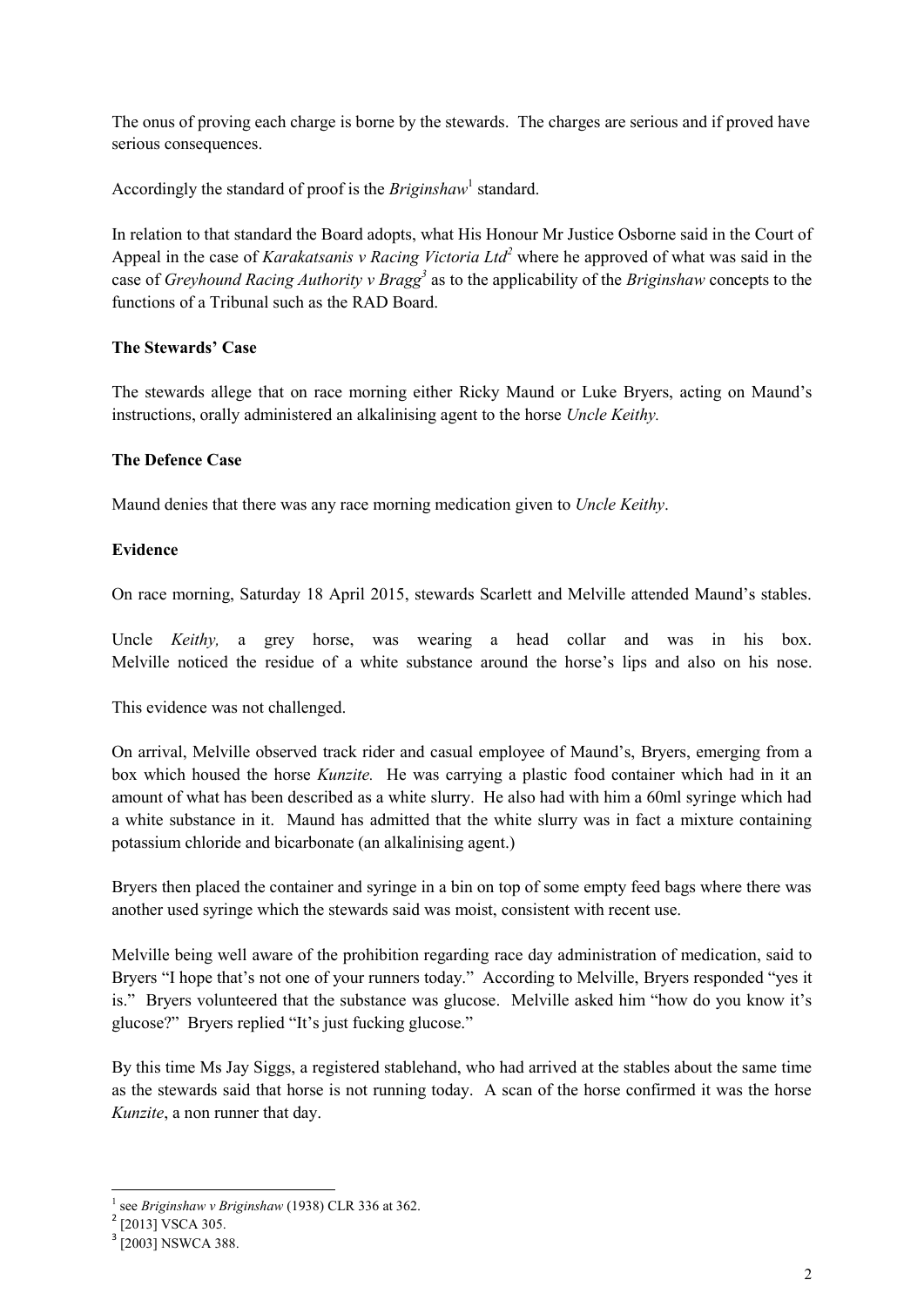Next to *Kunzite's* box was a box which housed the horse *General Truce*. *Uncle Keithy's* box was directly opposite *General Truce*. Both horses were engaged to run at Caulfield, *Uncle Keithy* at 3.25pm and *General Truce* at 4.45pm.

Later that day at Caulfield racecourse the stewards held an inquiry. Bryers was asked whether he had given a slurry to *Uncle Keithy,* he replied "No Sir. Didn't touch it."

Maund, who was present at the inquiry, when shown a photograph of *Uncle Keithy* (see Tab 3, p 62) taken by Melville, said that the appearance of the white residue was "a mystery to me."

Dr Ledger, an RVL veterinarian who was present at the inquiry, when shown the photograph said that it was consistent with a horse receiving an oral paste or slurry. In forming her view, she not only relied upon the photographic evidence per se but also the evidence of the container and its contents and the presence of a used syringe.

At the stewards' inquiry on 1 May 2015 in response to questions put by the Chair Mr Bailey, see Tab 2 p 64-67, Maund offered alternative explanations for the presence of white residue on *Uncle Keithy.*

First he proffered bird droppings – which the Board regards as fanciful. Secondly, contamination by nasal discharge from the horse known as *Turbo* in the adjoining box – the Board also regards this as fanciful having regard to the fact that *Turbo* had raced on the previous evening and had run third.

Dr Ledger's evidence was that looking at the photograph of the horse's head the two marks on the horse's nose were likely to have been caused by a human hand and she thought it unlikely that snot or discharge would account for the presence of the substance.

#### **Considerations**

In the Board's view the questions which fall for determination are as follows.

**1.** How did the substance come to be on the face of *Uncle Keithy*?

In considering this question the Board rejects the suggestion that the substance was bird droppings.

The Board also rejects the suggestion that the source of the substance was nasal or oral discharge from a horse in an adjoining box.

In the Board's opinion the substance on the horse's face was attributable to human agency.

In that context the Board rejects any suggestion that any person other than Bryers or Maund was responsible. There was no evidence of sabotage or third party involvement.

**2.** What was the substance which was found on the horse's face?

In the Board's view there are only two possibilities as to what the substance was, either the slurry or Sulprim.

The answer to this question requires a consideration of Maund's evidence both before the stewards and at the hearing. That evidence having been considered, the Board has considerable reservations as